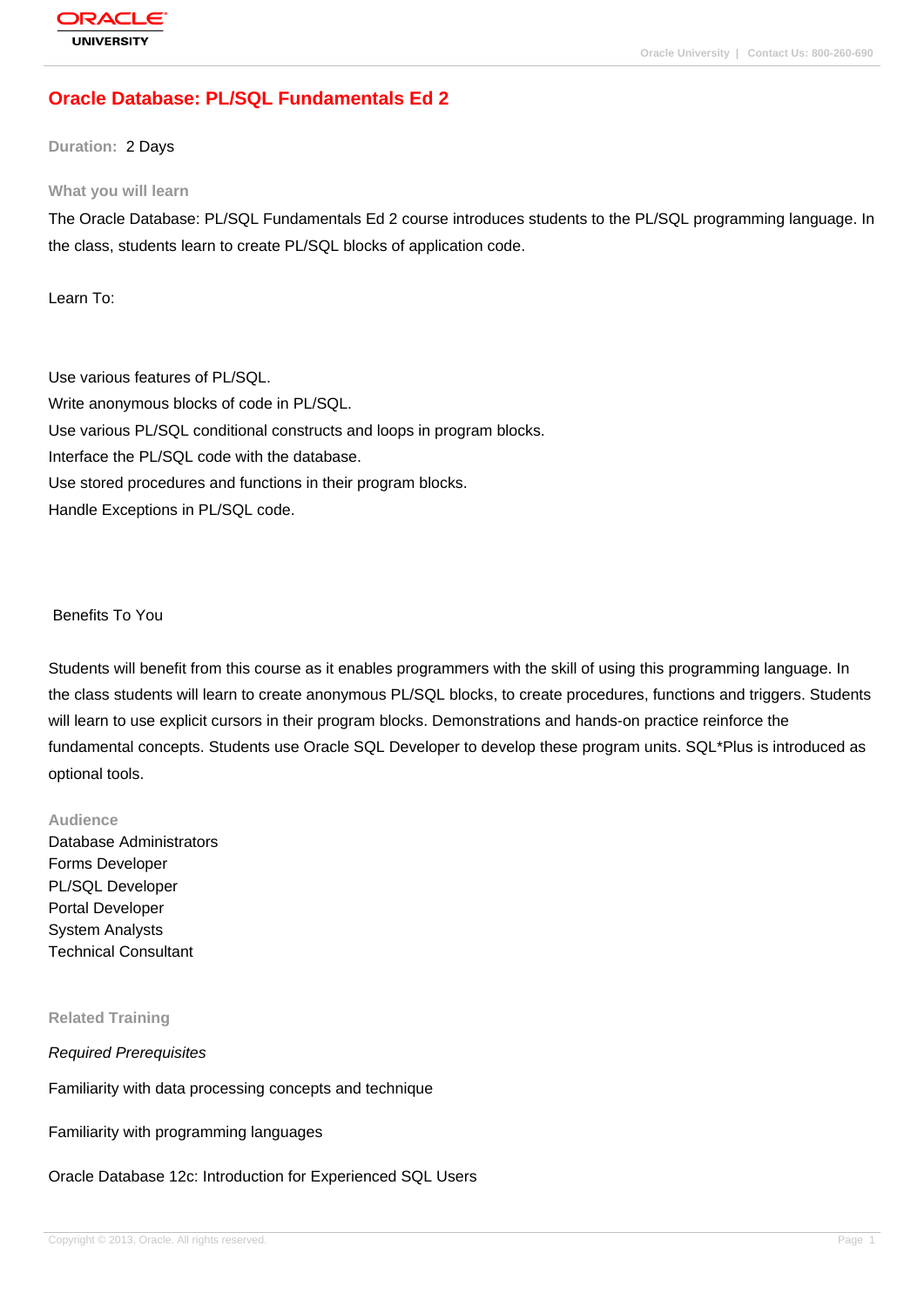### Suggested Prerequisites

Familiarity with data processing concepts and techniques

Familiarity with programming languages

**Course Objectives** Design PL/SQL anonymous block that execute efficiently

Use PL/SQL programming constructs and conditionally control code flow (loops, control structures, and explicit cursors)

Handle exceptions in the program units

Create and execute simple stored procedures and functions

Write PL/SQL code to interface with the database

Describe the features and syntax of PL/SQL

**Course Topics**

### **Introduction**

Course Objectives, Course Agenda and Class Account Information The Human Resources (HR) Schema Appendices Used in this Course PL/SQL Development Environments

#### **Introduction to PL/SQL**

Understanding the benefits and structure of PL/SQL Understanding PL/SQL Blocks Generating output messages in PL/SQL

### **Declaring PL/SQL Variables**

Identifying valid and invalid identifiers Declaring and initializing variables Various data types Identifying the benefits of using the %TYPE attribute Using bind variables

### **Writing Anonymous PL/SQL blocks**

Lexical Units in a PL/SQL Block Using SQL Functions in PL/SQL Data Type Conversion Using Nested Blocks as Statements Referencing an Identifier Value in a Nested Block Qualifying an Identifier with a Label Operators in PL/SQL Using Sequences in PL/SQL Expressions